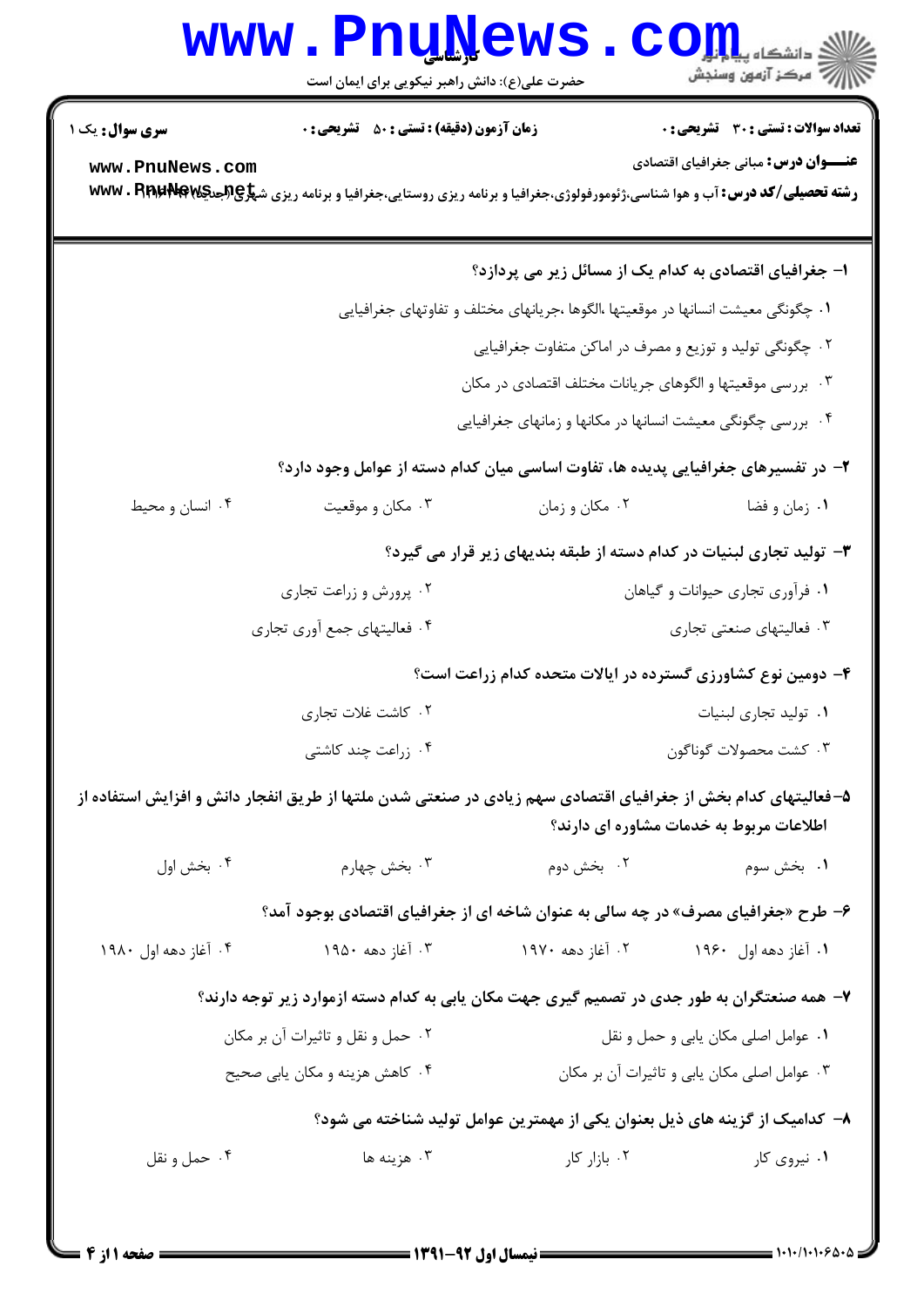|                                           | <b>WWW.PNUNEWS</b><br>حضرت علی(ع): دانش راهبر نیکویی برای ایمان است                                                                                                                                          |               | $\mathbf{CO}$ انشڪاء پيا پرائين ڪي جي ڪري ڪري جي پاڻي ڪري جي پاڻي ڪري جي پاڻي ڪري جي جي پاڻي جي جي جي جي جي جي جي جي جي جي ج |
|-------------------------------------------|--------------------------------------------------------------------------------------------------------------------------------------------------------------------------------------------------------------|---------------|------------------------------------------------------------------------------------------------------------------------------|
| <b>سری سوال : ۱ یک</b><br>www.PnuNews.com | <b>زمان آزمون (دقیقه) : تستی : 50 ٪ تشریحی : 0</b><br><b>رشته تحصیلی/کد درس: آ</b> ب و هوا شناسی،ژئومورفولوژی،جغرافیا و برنامه ریزی روستایی،جغرافیا و برنامه ریزی ش <del>پراچ (باجهایه WWW . Prapp Pra</del> |               | <b>تعداد سوالات : تستی : 30 ٪ تشریحی : 0</b><br><b>عنـــوان درس:</b> مبانی جغرافیای اقتصادی                                  |
|                                           | ۹– در کدام موضوع وجود تفاوتهای منطقه ای در صورت ارتباط با عوامل دیگر،می تواند نقش مهمی را در مکان یابی صنایع                                                                                                 |               | ايفا نمايد؟                                                                                                                  |
| ۰۴ ماليات                                 | ۰۳ نیروی کار                                                                                                                                                                                                 | ۰۲ انرژی      | ۰۱ سرمایه                                                                                                                    |
|                                           | +۱- جغرافیدانان برای دستیابی به نتایج کلی از طریق مطالعات موردی، کدام روش را موردتوجه قرارداده اند؟                                                                                                          |               |                                                                                                                              |
| ۰۴ تجربی                                  | ۰۳ استقرایی                                                                                                                                                                                                  | ۲. استدلال    | ۰۱ علمی- استقرایی                                                                                                            |
|                                           |                                                                                                                                                                                                              |               | 11–  تئوري موازنه جامع (همه جانبه) متعلق به كدام اقتصاددان است؟                                                              |
| ۰۴ هوور                                   | ۰۳ ایسارد                                                                                                                                                                                                    |               | ۰۱ پلاندر میستر است. ۲۰ وبر                                                                                                  |
|                                           |                                                                                                                                                                                                              |               | ۱۲- کدامیک از صاحبنظران زیر برای اولین بار ارتباطات فضایی را شرح داد ؟                                                       |
| ۰۴ لوش                                    | ۰۳ هارتسون                                                                                                                                                                                                   | ۰۲ رينر       | ۰۱ کریستالر                                                                                                                  |
|                                           | ۱۳- جغرافیای اقتصادی معاصر نقش کدام عامل را در مکان یابی فعالیتهای اقتصادی اساسی می داند؟                                                                                                                    |               |                                                                                                                              |
| ۰۴ تصمیم گیری                             | ۰۳ نقش حکومت                                                                                                                                                                                                 | ۰۲ مکان گزینی | ۰۱ بنگاههای صنعتی                                                                                                            |
|                                           |                                                                                                                                                                                                              |               | ۱۴–  حیات اقتصادی نیوزلند با کدام پدیده بوجود آمد؟                                                                           |
| ٢. توسعه اقتصادى- سياسى ارويا             |                                                                                                                                                                                                              |               | ٠١ توسعه اقتصادي اروپاي مركزي                                                                                                |
|                                           | ۰۴ توسعه سیاسی اروپا                                                                                                                                                                                         |               | ۰۳ رشد اقتصادی اروپای شرقی                                                                                                   |
|                                           | ۱۵- تجمع عظیم نیروی کار از مشخصه های اصلی کارخانجات شهرهای بزرگ کدام عصر است؟                                                                                                                                |               |                                                                                                                              |
| ۰۴ سوسیالیسم                              | ۰۳ سرمایه داری                                                                                                                                                                                               | ۰۲ تیلوریسم   | ۰۱ فوردیسم                                                                                                                   |
|                                           |                                                                                                                                                                                                              |               | ۱۶- کدام مورد در رأس عوامل سازنده محیط قرار دارد؟                                                                            |
| ۰۴ زمین شناسی                             | ۰۳ اقلیم و عناصر آن                                                                                                                                                                                          | ۰۲ موقعیت     | ۰۱ محیط جغرافیای <sub>ی</sub>                                                                                                |
|                                           |                                                                                                                                                                                                              |               | ۱۷– اعتبار نگرشهای جغرافیایی با تکیه بر کدام اصل است؟                                                                        |
| ۰۴ علیت                                   | ۰۳ قیاس                                                                                                                                                                                                      | ۰۲ تجربه      | ۰۱ استدلال                                                                                                                   |
|                                           |                                                                                                                                                                                                              |               |                                                                                                                              |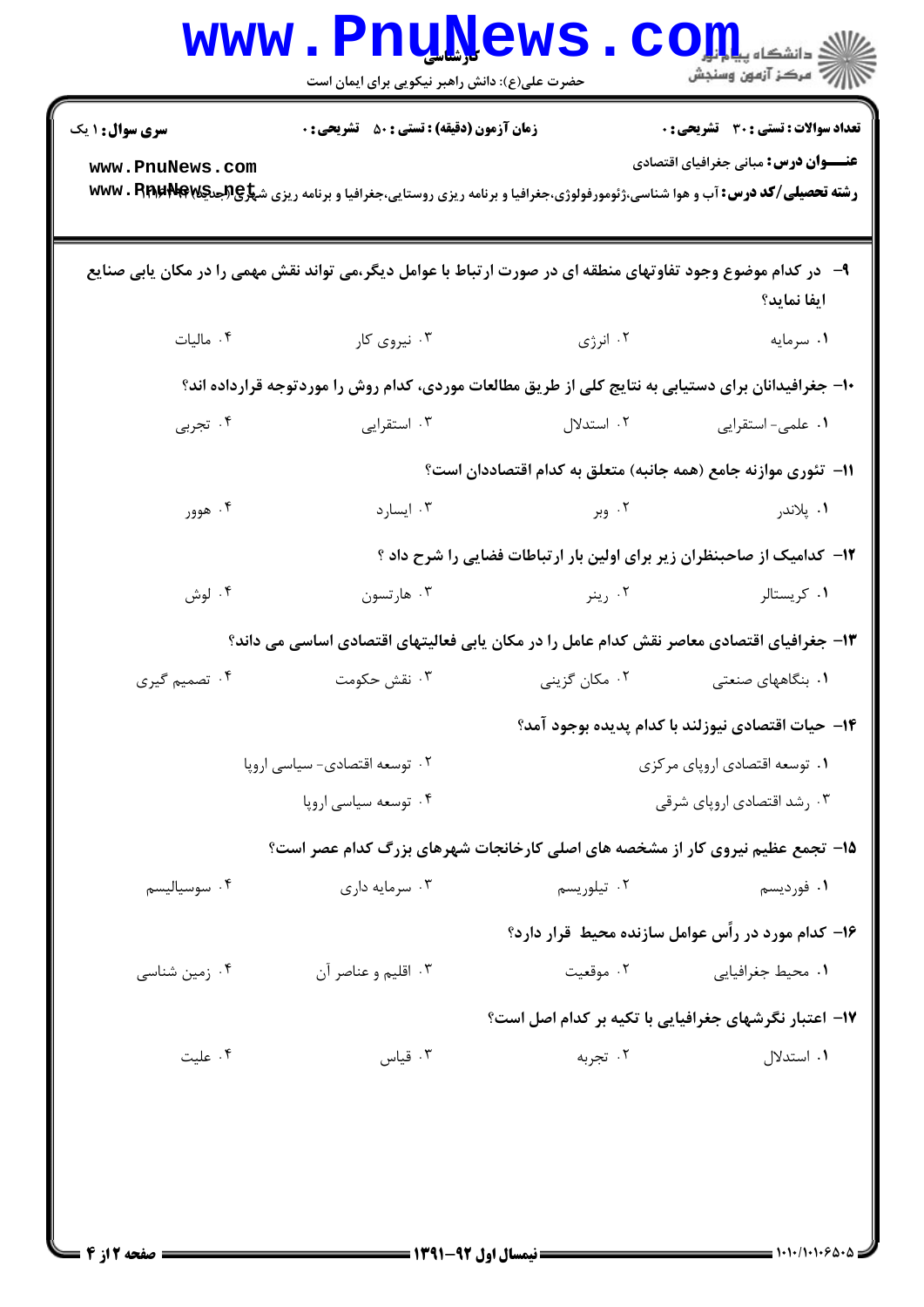## Www.PnuNews.com

حضرت علی(ع): دانش راهبر نیکویی برای ایمان است

| <b>سری سوال : ۱ یک</b>                                                       | <b>زمان آزمون (دقیقه) : تستی : 50 ٪ تشریحی : 0</b>                                                                                                  |                                                             | تعداد سوالات : تستى : 30 ٪ تشريحي : 0                                          |
|------------------------------------------------------------------------------|-----------------------------------------------------------------------------------------------------------------------------------------------------|-------------------------------------------------------------|--------------------------------------------------------------------------------|
| www.PnuNews.com                                                              |                                                                                                                                                     |                                                             | <b>عنـــوان درس:</b> مبانی جغرافیای اقتصادی                                    |
|                                                                              | <b>رشته تحصیلی/کد درس: آ</b> ب و هوا شناسی،ژئومورفولوژی،جغرافیا و برنامه ریزی روستایی،جغرافیا و برنامه ریزی ش <del>پراچ (بابه W</del> Wv . RrapRfra |                                                             |                                                                                |
|                                                                              |                                                                                                                                                     |                                                             |                                                                                |
|                                                                              |                                                                                                                                                     | ۱۸– کدام دسته از گیاهان بیشتر در معرض خطر قرار می گیرند؟    |                                                                                |
| ۰۱ گیاهان خاص مناطق استوایی که به مناطق سرد کشیده می شوند                    |                                                                                                                                                     |                                                             |                                                                                |
| ۰۲ گیاهان خاص مناطق استوایی که به مناطق معتدل کشیده می شوند                  |                                                                                                                                                     |                                                             |                                                                                |
| ۰۳ گیاهان خاص مناطق معتدل که به مناطق سردکشیده می شوند                       |                                                                                                                                                     |                                                             |                                                                                |
|                                                                              |                                                                                                                                                     | ۰۴ گیاهان خاص مناطق معتدل که به مناطق گرم کشیده می شوند     |                                                                                |
|                                                                              | ۱۹- کدامیک از محصولات زیر درجه حرارت تا ۲۰ درجه زیر صفر محیط را می تواند تحمل کند؟                                                                  |                                                             |                                                                                |
| ۰۴ گلابی                                                                     | ۰۳ ذرت                                                                                                                                              | ۰۲ سیب زمینی                                                | ۰۱ گندم زمستانه                                                                |
|                                                                              |                                                                                                                                                     | ۲۰- جمع آوری آب در هوتک ها در کدام منطقه ایران رواج دارد؟   |                                                                                |
| ۰۴ شرق                                                                       | ۰۳ مرکز                                                                                                                                             | ۰۲ جنوب                                                     | ۰۱ شمال                                                                        |
|                                                                              | <b>۲۱</b> - در مناطقی که دامداری اساس فعالیتهای اقتصادی در کشور است،کدامیک از مشکلات زیر خسارتهای زیادی وارد می کند؟                                |                                                             |                                                                                |
| ۰۴ خشکی                                                                      | ۰۳ بارش برف شدید                                                                                                                                    | ۰۲ رطوبت                                                    | ٠١. يخبندان                                                                    |
|                                                                              |                                                                                                                                                     | ۲۲- رفت و آمد کوچ نشینان در زردکوه بختیاری در چه جهاتی است؟ |                                                                                |
| ۰۲ افقی از دشت به دشت                                                        |                                                                                                                                                     | ٠١ دامنه شمالي قشلاق- دامنه جنوبي ييلاق                     |                                                                                |
|                                                                              | ۰۴ دامنه جنوبی قشلاق- دامنه شمالی پیلاق                                                                                                             |                                                             | ۰۳ عمودی از دشت به کوه                                                         |
|                                                                              | ۲۳– اقدام به احداث سد برای استفاده از آب ذخیره برای فصلی که فعالیتهای کشاورزی به آب نیاز دارند ،در چه شرایطی ایجاد                                  |                                                             | می شود؟                                                                        |
|                                                                              | ۰۲ رژیم نامنظم رودخانه                                                                                                                              |                                                             | ۰۱ رژیم نامنظم رودخانه و تغییر دبی در طول سال                                  |
|                                                                              | ۰۴ تغییر شدید دبی در طول سال                                                                                                                        | ۰۳ به هم پیوستن رودخانه ها و آب زیاد                        |                                                                                |
|                                                                              |                                                                                                                                                     |                                                             | <b>۲۴</b> - دریاچه ها در چه صورت می توانند در کشاورزی مورد استفاده قرار گیرند؟ |
| ۰۴ داشتن آب دائمی                                                            | ۰۳ داشتن آب گرم                                                                                                                                     | ۰۲ داشتن آب شیرین                                           | ۰۱ داشتن آب زیاد                                                               |
| ۲۵- « باد » با توجه به کدام عوامل می تواند در فعالیتهای کشاورزی موَّثر باشد؟ |                                                                                                                                                     |                                                             |                                                                                |
| ۰۲ شدت و موقعیت و مکان                                                       |                                                                                                                                                     |                                                             | ۰۱ زمان و مکان و موقعیت                                                        |
|                                                                              | ۰۴ گرم و سرد بودن و شدت آن                                                                                                                          |                                                             | ۰۳ زمان و مکان و گرم و سرد بودن                                                |
|                                                                              |                                                                                                                                                     |                                                             |                                                                                |